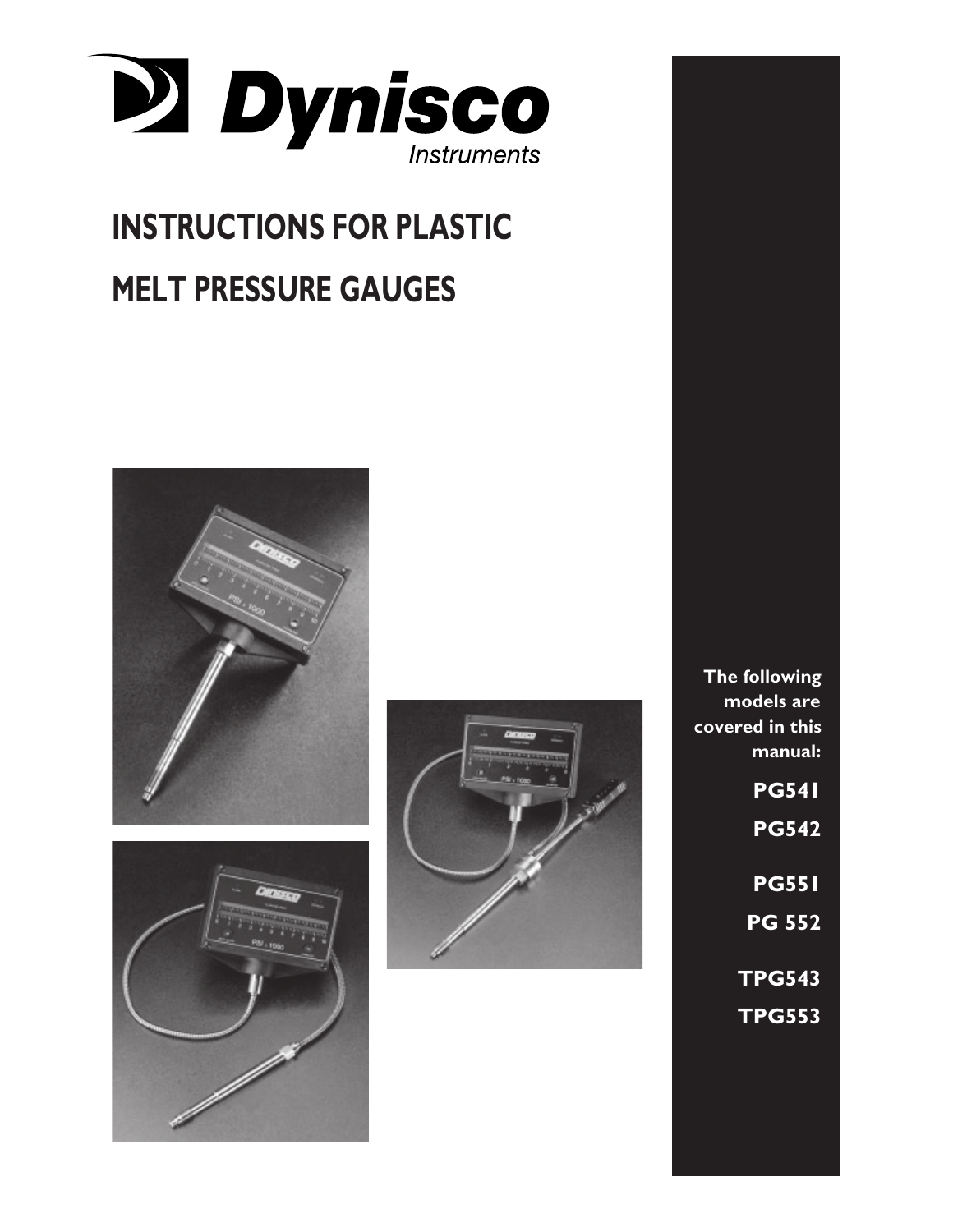# **Contents**

| 1. |   |                                                               |                |
|----|---|---------------------------------------------------------------|----------------|
|    |   | 1.1. Gauge Probe Mounting Hole                                | $\mathbf{1}$   |
|    |   | 1.2. Mounting Hole Dimension Check                            | $\overline{2}$ |
| 2. |   |                                                               |                |
|    |   | 2.1. Gauge Enclosure Rotation                                 | 3              |
|    |   | 2.2. Stem Up - Stem Down Modification                         | 3              |
|    |   | 2.3. Wiring (all models)                                      | $\overline{4}$ |
|    |   | 2.4. Terminal Connections                                     | $\overline{4}$ |
|    |   | 2.5. Alarm Manual/Automatic Reset Option                      | 5              |
|    |   | 2.6. Alarm Hi/Low Modification                                | 5              |
|    |   | 2.7. Alarm Relay Ratings                                      | 6              |
|    |   | 2.8. Power Supply Requirements                                | 6              |
| 3. |   |                                                               |                |
|    |   | 3.1. Zero Adjustment (all models)                             | 6              |
|    |   | 3.2. Alarm Adjustment (PG551-PG552)                           | 6              |
|    |   | 3.3. Thermocouple Removal & Installation<br>(TPG543 & TPG553) | 6              |
| 4. |   | Integral Power Supply<br>(P/N 496309 or Option G115)          |                |
| 5. | 7 |                                                               |                |
| 6. | 8 |                                                               |                |
| 7. | 8 |                                                               |                |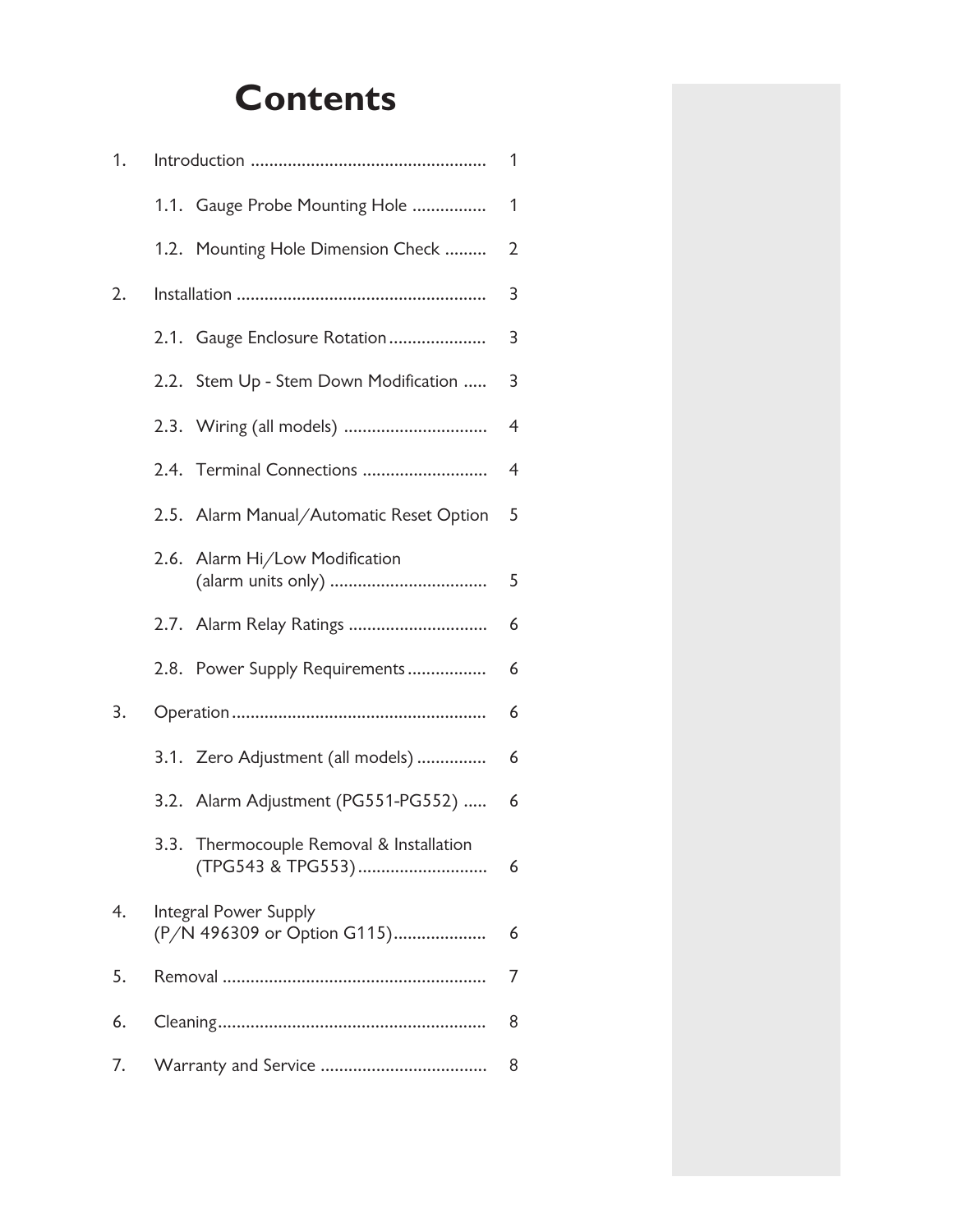# **1. INTRODUCTION**

The Dynisco PG540/PG550 Series pressure gauges are highly engineered, electronic devices. With proper installation and handling these units will provide years of care-free service.

The tip of the gauge consists of a stainless steel diaphragm. Care must be taken to protect the diaphragm from severe abrasion, dents and gouges. During storage the protective cap supplied with the unit should be left in place.

#### *1.1 Gauge Probe Mounting Hole*

The gauge probe is machined to tight dimensional tolerances. To avoid damage on installation, the mounting hole should be carefully machined and checked for the correct dimensions.

A set of mounting hole machining tools is available (P/N 200925) to assist in preparation of the mounting hole.

The mounting hole should conform to the recommended dimensions shown in Figure 2, below.



#### *Fig. 2 Gauge Probe Mounting Hole*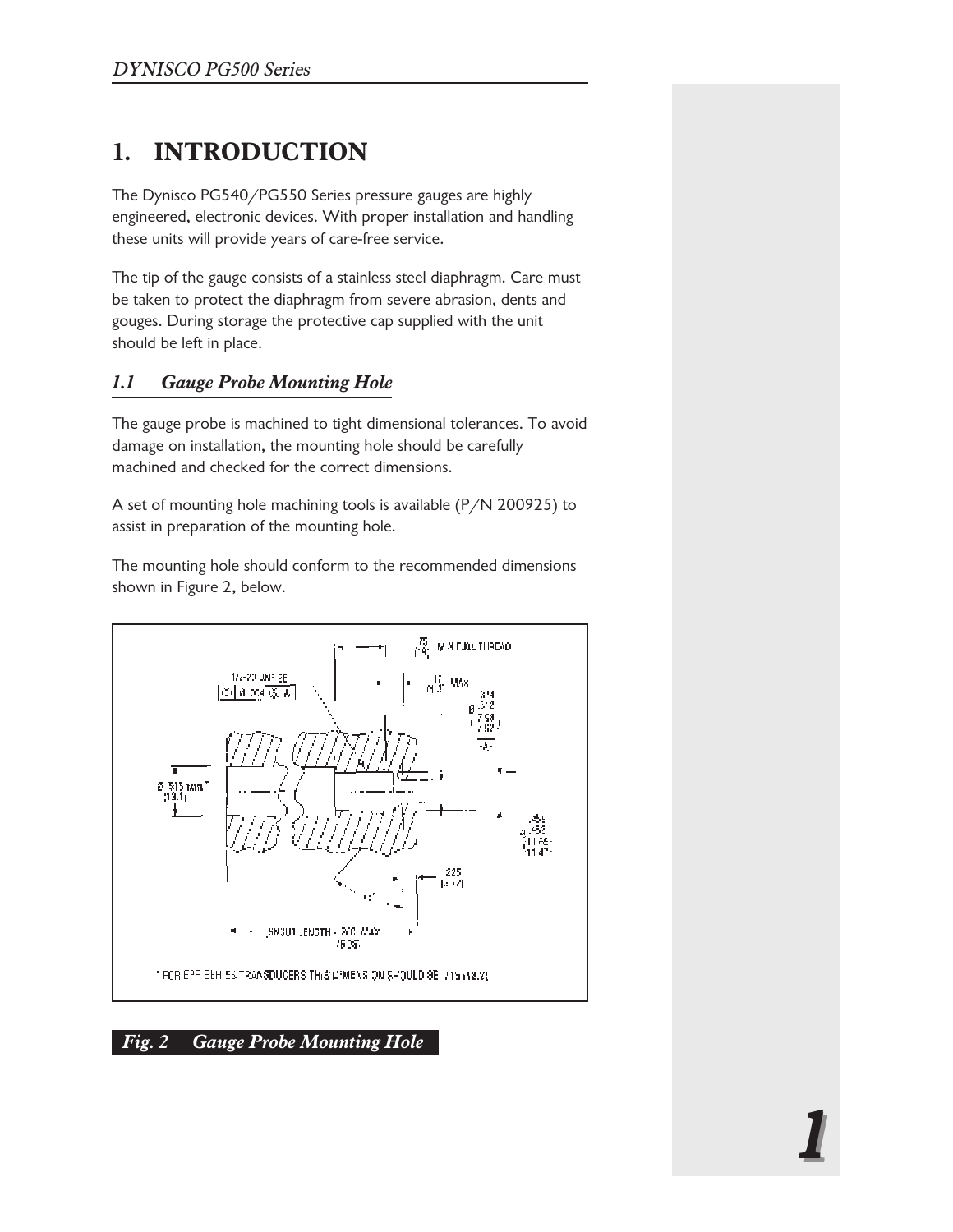#### *1.2 Mounting Hole Dimension Check*

The proper fit between the pressure probe and mounting well must be maintained throughout the service life of the gauge and should be checked periodically. A gauge plug (P/N 200908 - Figure 3) is available which can be used to check the hole as follows:

- 1. Referring to Figure 4, paint the clean dry surfaces of the gauge plug as shown with machinists ink, such as Dykem steel blue (Note 1).
- 2. To prevent galling, lubricate the threads with a high temperature anti-seize compound.
- 3. Insert the plug and torque lightly until seated in the well.
- 4. Remove and carefully examine the plug. Except for the  $45^{\circ}$ chamfered surface, the Dykem should be intact. If marred, it is an indication of some type of mechanical interference which must be corrected before the transducer is installed.
- 5. Typical interference problems are: Burrs or chips in the hole ................................. Remove Undersized dimension .................................... Remachine Eccentric threads/hole ................................... Remachine Poor surface finish .......................................... Remachine Frozen plastic on seating surfaces ................... Remove Frozen plastic in hole ...................................... Remove



*Fig. 3*

*Fig. 4*



22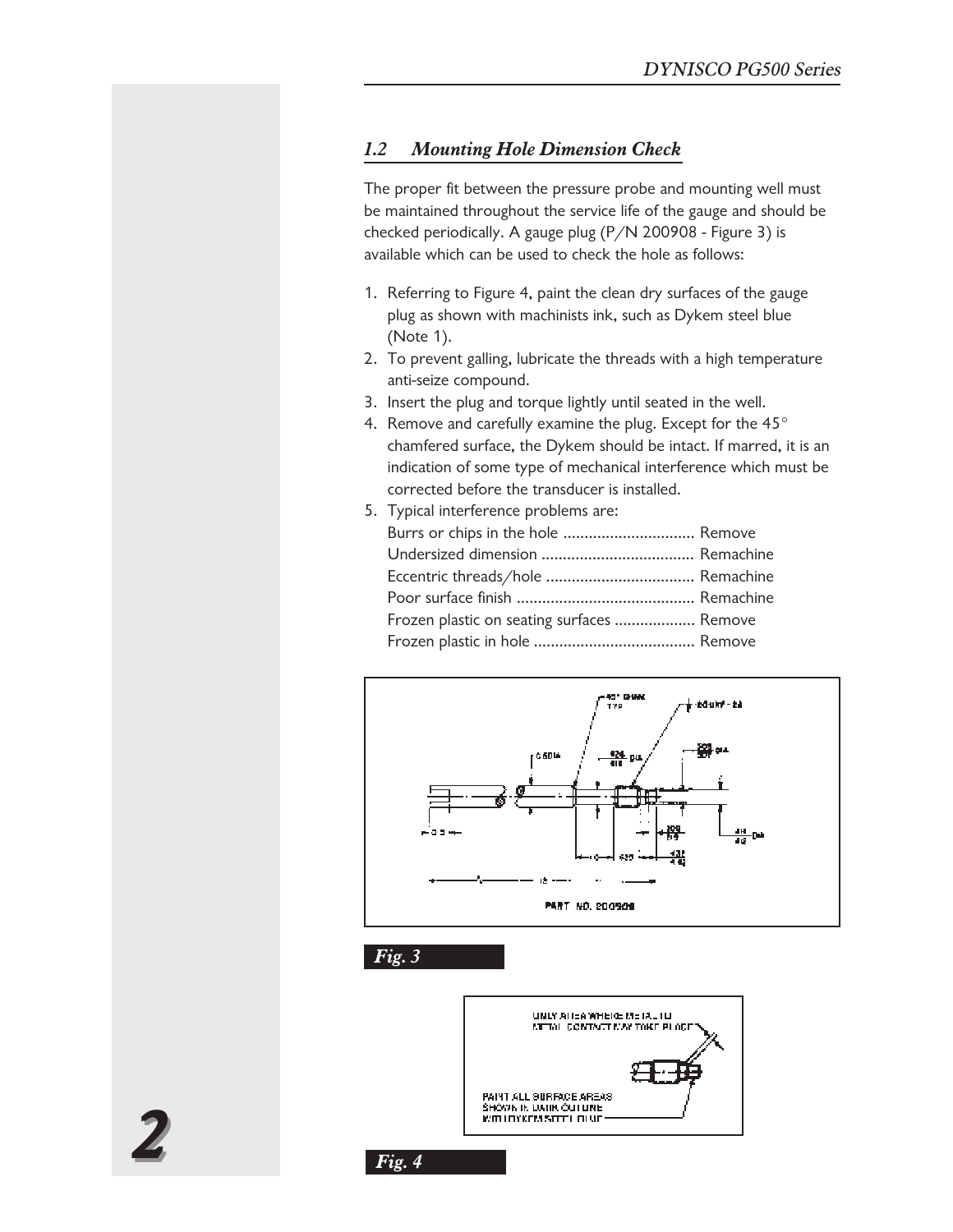# **2. INSTALLATION**

After lubricating the probe thread as described, install the probe in the mounting hole with the hex nut provided at the top of the probe.

• DO NOT ATTEMPT TO SCREW UNIT IN BY TWISTING GAUGE ENCLOSURE.

A mounting torque of 100 inch lbs. should provide an adequate seal, although the stem will withstand up to 500 inch lbs.

\*A mounting hole which has become damaged, distorted or partially filled with plastic can render a gauge inoperative as easily as one which is not properly machined.

\*A cleaning tool kit (Dynisco P/N 200100) is available which is designed to remove excess plastic from the 0.312 diameter hole, the 45° seat, the 0.451 diameter and the threads. A gauge plug is included in this kit.

#### *2.1 Gauge Enclosure Rotation*

Once installation has been completed, the gauge enclosure can be swiveled 310° to provide optimum visibility. To do this, rotate the enclosure to the desired position. Do not attempt to force enclosure rotation beyond the built-in mechanical stops.

#### *2.2 Stem Up - Stem Down Modification*

All PG500 Series gauges are shipped from the factory in a stem down configuration (Figure 5). For those installations which require a stem up configuration, (mounting on bottom of extruder barrel) merely remove the four corner screws on the gauge face and gently lift the face plate off (Figure 5). Reinstall face plate upside down and retighten corner screws.

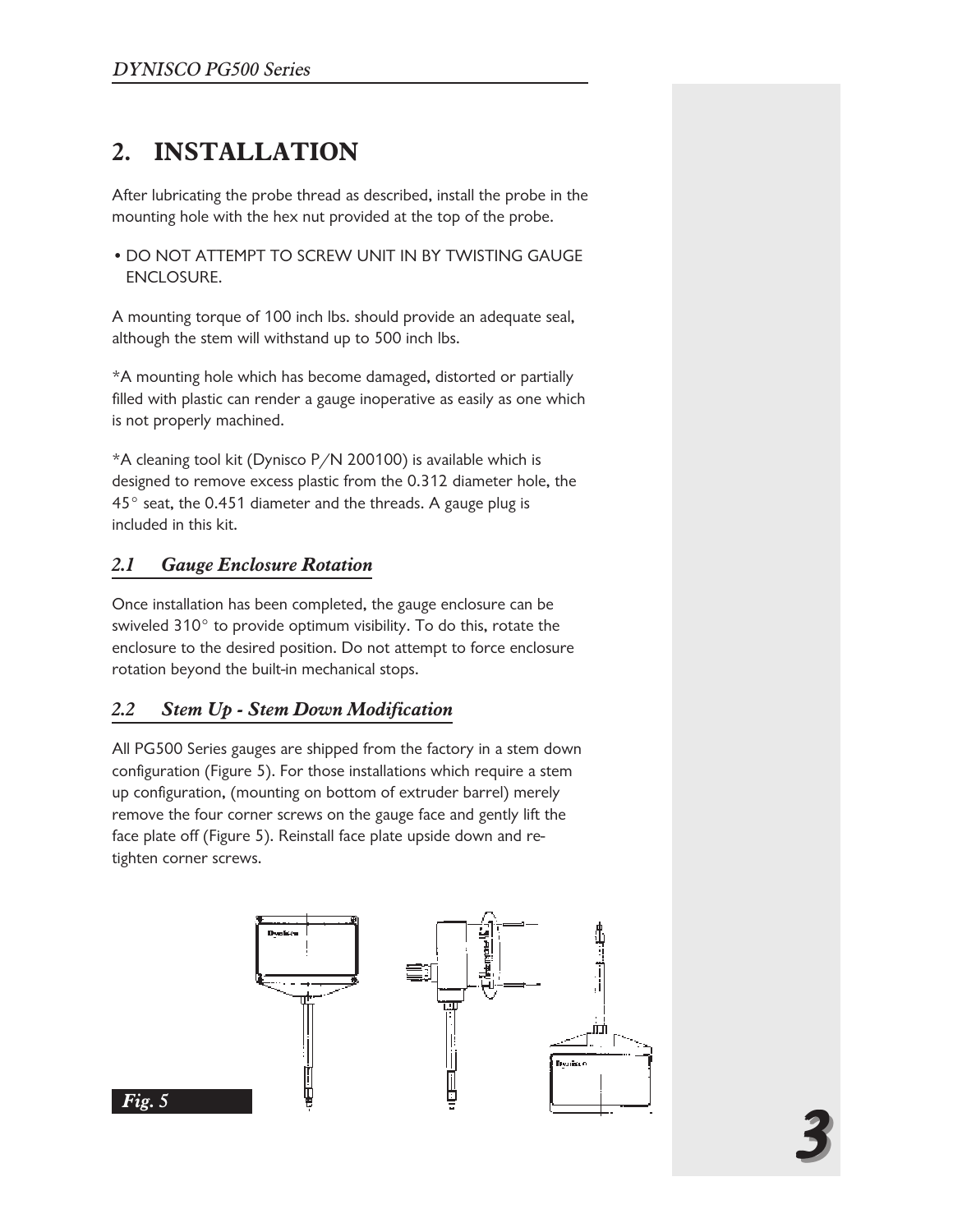#### *2.3 Wiring (all models)*

Wiring for all models is accomplished at rear of the gauge enclosure. A separate kit included with gauge contains different size strain reliefs to facilitate use with various gauge wire. Insert wire through correct relief fitting and assemble strain relief as shown in Figure 6. Attach strain relief assembly to gauge enclosure using four screws provided in kit, as shown in Figure 7.

#### **NOTE: This device operates on 12 VDC not 120 VAC**

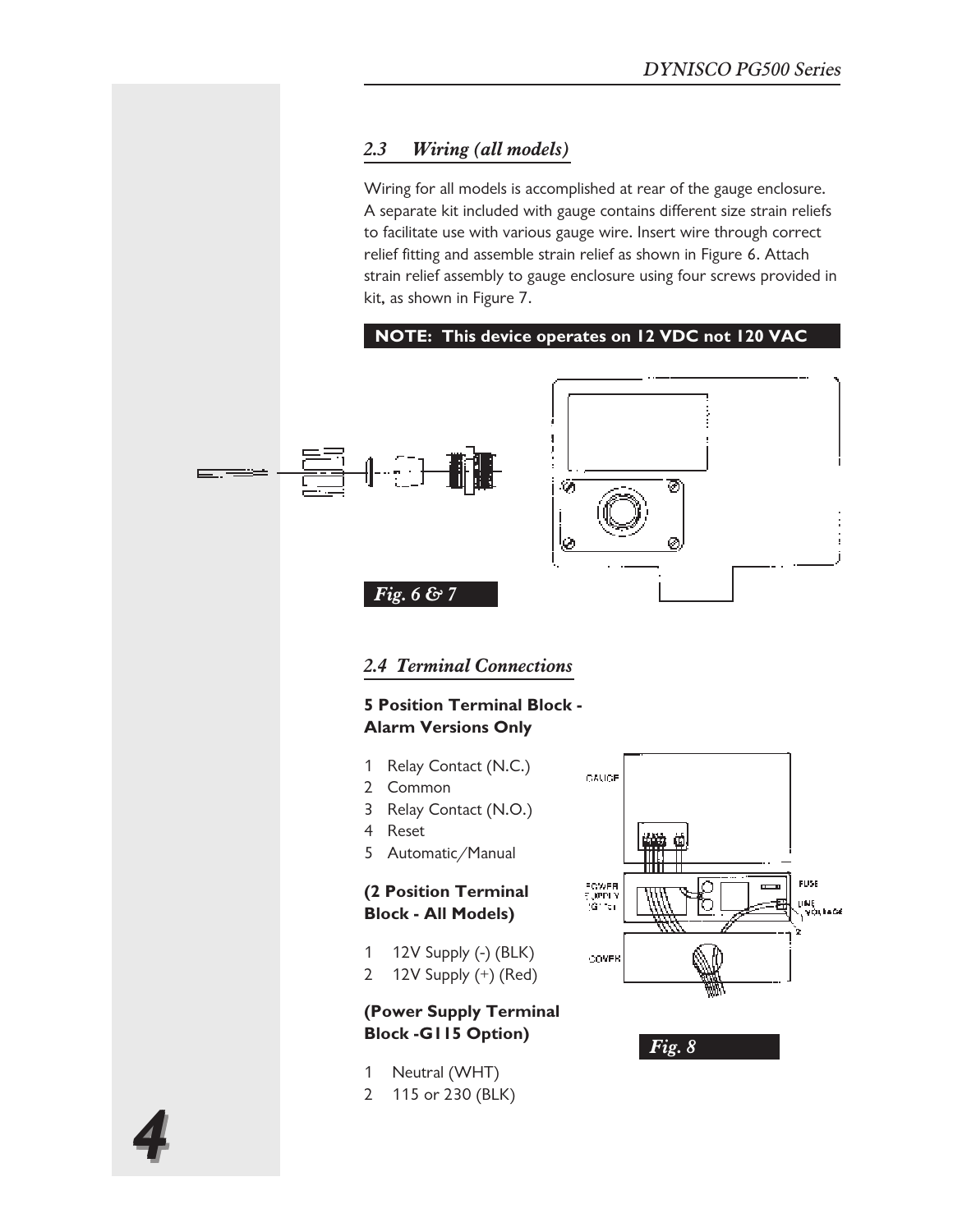**NOTE:** Power supply (G115 option) can be operated with either 115 VAC or 230 VAC. Units shipped from the factor are preset to be used with 115 VAC. To modify the input voltage to 230 VAC, refer to the component layout in Figure 9.

- 115 VAC Remove JU-3 Install JU-2 and JU-1
- 230 VAC Remove JU-2 and JU-1 Install JU-3



#### *FIG. 9*

#### *2.5 Alarm Manual/Automatic Reset Option*

Units incorporating alarms are shipped set for automatic alarm: i.e., the alarm relay resets automatically when the pressure drops back below the setpoint.

If manual reset is desired, remove the factory installed jumper between terminals 4 and 5 (Reset) on the terminal block. Replace jumper with a normally open pushbutton between the two terminals.

#### *2.6 Alarm Hi/Low Modification (alarm units only)*

Units equipped with alarms are adjustable to provide either a Hi or Low alarm setting. Units shipped from the factory are set for "Hi" alarm, i.e., alarm relay trips upon ascending pressure. To modify unit for a low alarm, remove gauge face per Figure 5. Remove Jumper on signal conditioning board and reinstall per Figure 10.



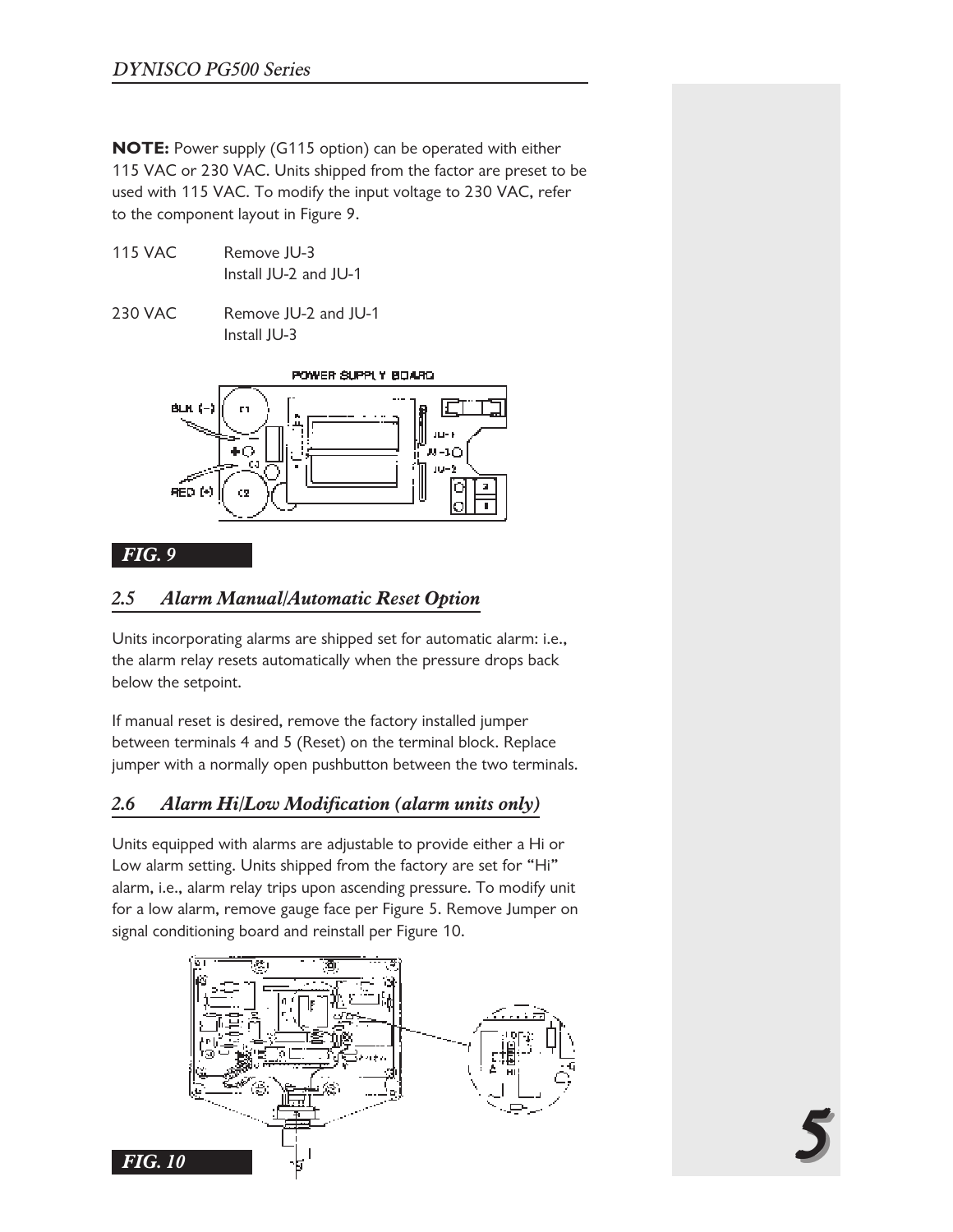#### *2.7 Alarm Relay Ratings*

The alarm relay is rated at 5 amperes at 115 VAC, 230 VAC and 30 VDC. Relay rating is 0.6 amperes at 110 VDC.

#### *2.8 Power Supply Requirements*

The PG500 Series pressure gauge operates on 12 VDC +/- 5% with a typical current draw of 25 mA for the non-alarm version and 60 mA for the alarm model (50 and 100 mA maximum). Any 12 VDC supply meeting the requirements may be used.

## **3. OPERATION**

#### *3.1 Zero Adjustment (all models)*

After wiring and mounting have been completed, calibration of the instrument will be necessary. (Ideally this will be done with the extruder barrel heated to normal operating temperature). With the gauge under zero load, zero the unit using the zero adjust screw located on the front panel. Turn the screw counter-clockwise until the off scale indicator illuminates, then clockwise slowly until this indication ceases. The unit will now be calibrated.

#### *3.2 Alarm Adjustment (PG551-PG552)*

Units equipped with an alarm are adjusted via the front panel using the alarm set screw. Rotation of this screw controls the relay contact closure setpoint. The visual yellow bar graph indicates the setpoint position. Relay will trigger when pressure exceeds alarm setpoint.

#### *3.3 Thermocouple Removal & Installation (TPG543 & TPG553)*

Units designated with the prefix TPG contain an integral thermocouple. To remove the thermocouple, loosen the set screw on the side of the probe as shown in Figure 11. Without twisting, pull the thermocouple probe stem carefully out of the probe.

To install the thermocouple, align the slot on the probe stem with the pressure capillary tube and press into the probe until the thermocouple shoulders against the probe. Lock the thermocouple in place by tightening the set screw.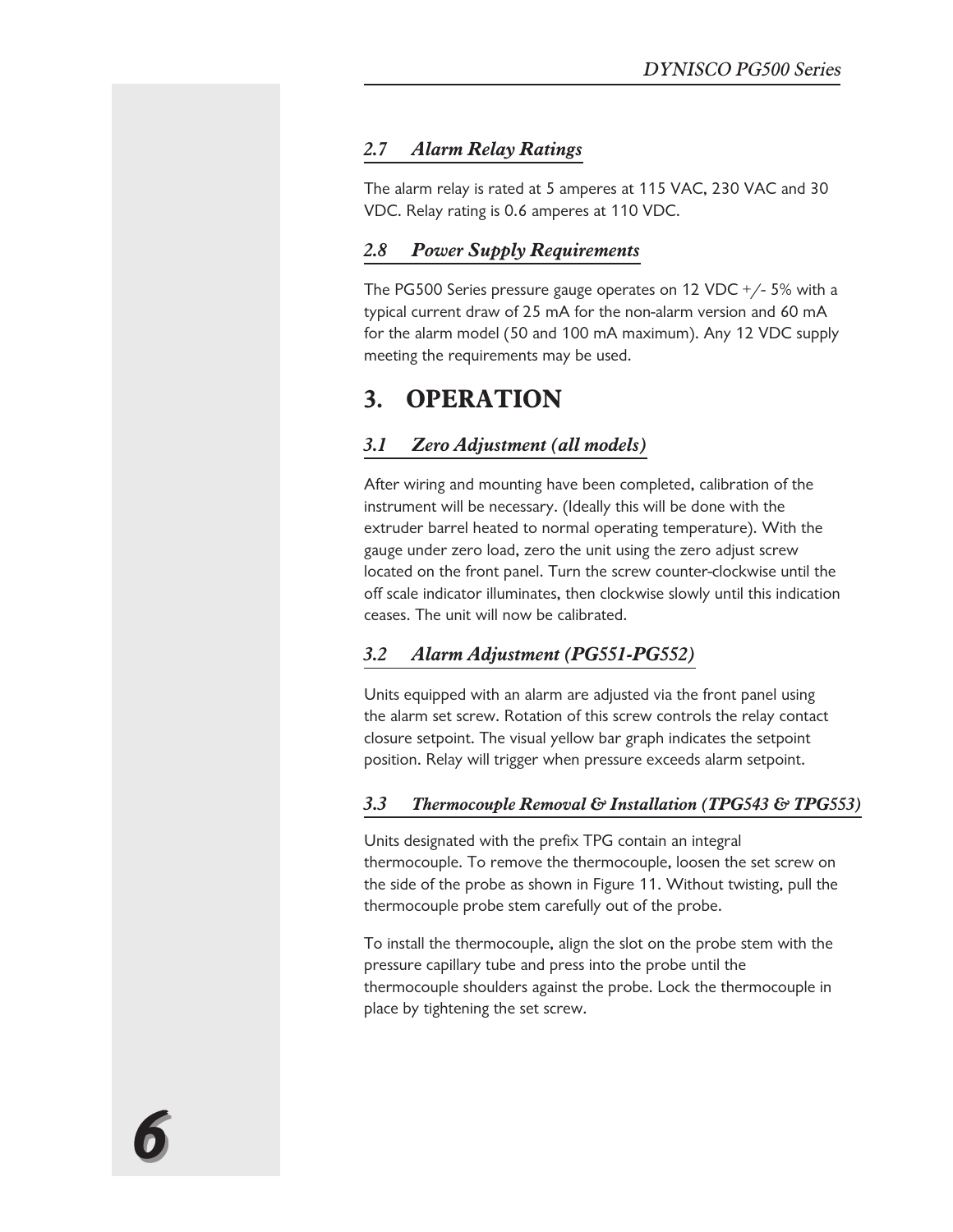# **4. INTEGRAL POWER SUPPLY (P/N 496309 OR OPTION G115)**

If your gauge is already equipped with the 12 VDC power supply (Option G115), the wiring is done as follows:

- 1. Remove the power supply cover and install strain relief.
- 2. Connect the 115 or 230 VAC power supply leads to Terminals 1 and 2 on the terminals 1 and 2 on the terminal block at the end of the power supply printed circuit board and feed these through the strain relief. (See Fig. 6)
- 3. If the gauge is equipped with an alarm, attach the appropriate leads to the five terminals on the terminal strip on the gauge printed circuit board and feed these through the strain relief.
- 4. Replace the power supply cover and adjust the wires for service loop. (See Fig.8).

If you are adding a power supply to an existing gauge, the wiring is done as follows:

- 1. Remove from the gauge body the plate holding the strain relief assembly by removing four screws. Detach the two 12 VDC leads going to the terminals on the short terminal block on the gauge printed circuit board and remove them from the strain relief assembly. 2. Remove power supply cover from base and install strain relief.
- 3. Attach the power supply base to the gauge body using the four tapped inserts and the four screws supplied.
- 4. Install a black (-) wire from the power supply assembly to Terminal 1 on the short terminal block on the gauge printed circuit board. Install a red (+) wire from the power supply board to Terminal 2 on the gauge printed circuit board. (Figs. 8 & 9)
- 5. If the gauge is equipped with an alarm, attach the appropriate leads to the five terminals on the terminal strip on the gauge printed circuit board and feed these through the strain relief.
- 6. Connect the 115 or 230 VAC power supply leads to Terminal 1 and 2 on the terminal block at the end of the power supply printed circuit board and feed these through the strain relief. (Figs. 8 & 9)
- 7. Replace the power supply cover, adjust the wire for service loop. (Fig. 8)
- 8. Replacement fuse Dynisco P/N 927017, Littlefuse P/N 217.063 or equivalent.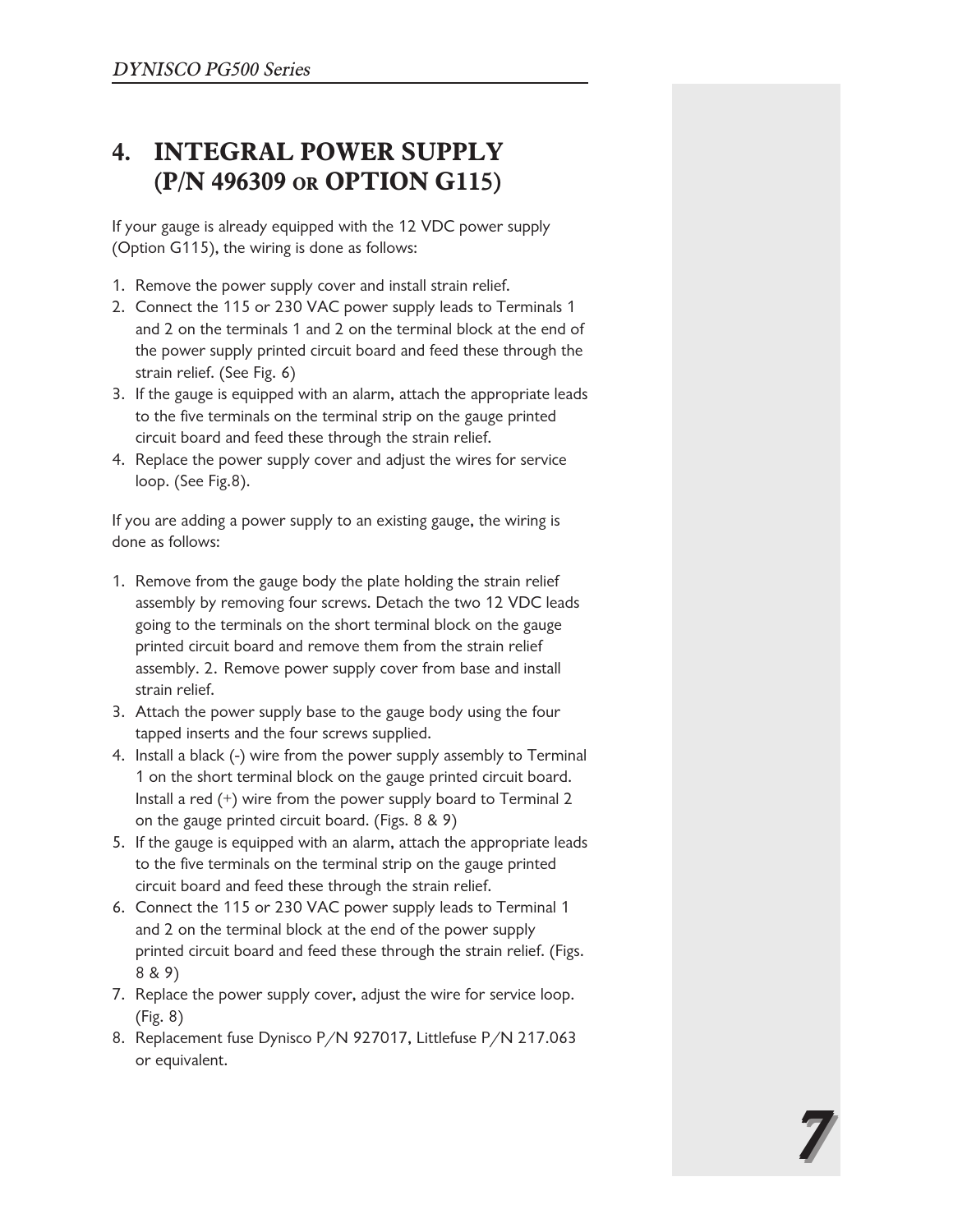## **5. REMOVAL**

Because the gauge incorporates a sensitive lower sensing diaphragm, removal of the instrument from the mounting hole should be attempted only with the extruder barrel hot. Failure to do could cause damage due to frozen polymer in the mounting hole adhering to the diaphragm.

# **6. CLEANING**

Once the unit is removed from the mounting hole, the stem can be wiped clean with a dry cloth. \*Do not attempt to clean the sensing diaphragm with a wire brush, screwdriver, etc.

# **7. WARRANTY AND SERVICE**

This equipment is sold subject to the mutual agreement that it is free from defects of material and construction. Our liability in connection with it shall be limited to the replacement or repair, without charge at our factory, of any material or construction defect that becomes apparent within two years from the date that the products are shipped. We are not liable for damages of any kind arising from the installation or use of our products or both.

Damaged transducers should be returned to:

#### **DYNISCO INSTRUMENTS**

38 Forge Parkway

Franklin, MA 02038

Attn: Repair Dept. RA #\_\_\_\_\_\_\_\_\_\_\_\_\_\_\_\_\_\_

#### **Please call for a Return Authorization Number before returning product to Dynisco.**

Questions concerning warranty, repair cost, and delivery should be directed to the Dynisco Repair Department, telephone number 508- 541-9400 or E-mail: repair@dynisco.com

| For              |  |
|------------------|--|
| <b>technical</b> |  |
| assistance,      |  |
| call:            |  |
| 800-221-2201     |  |